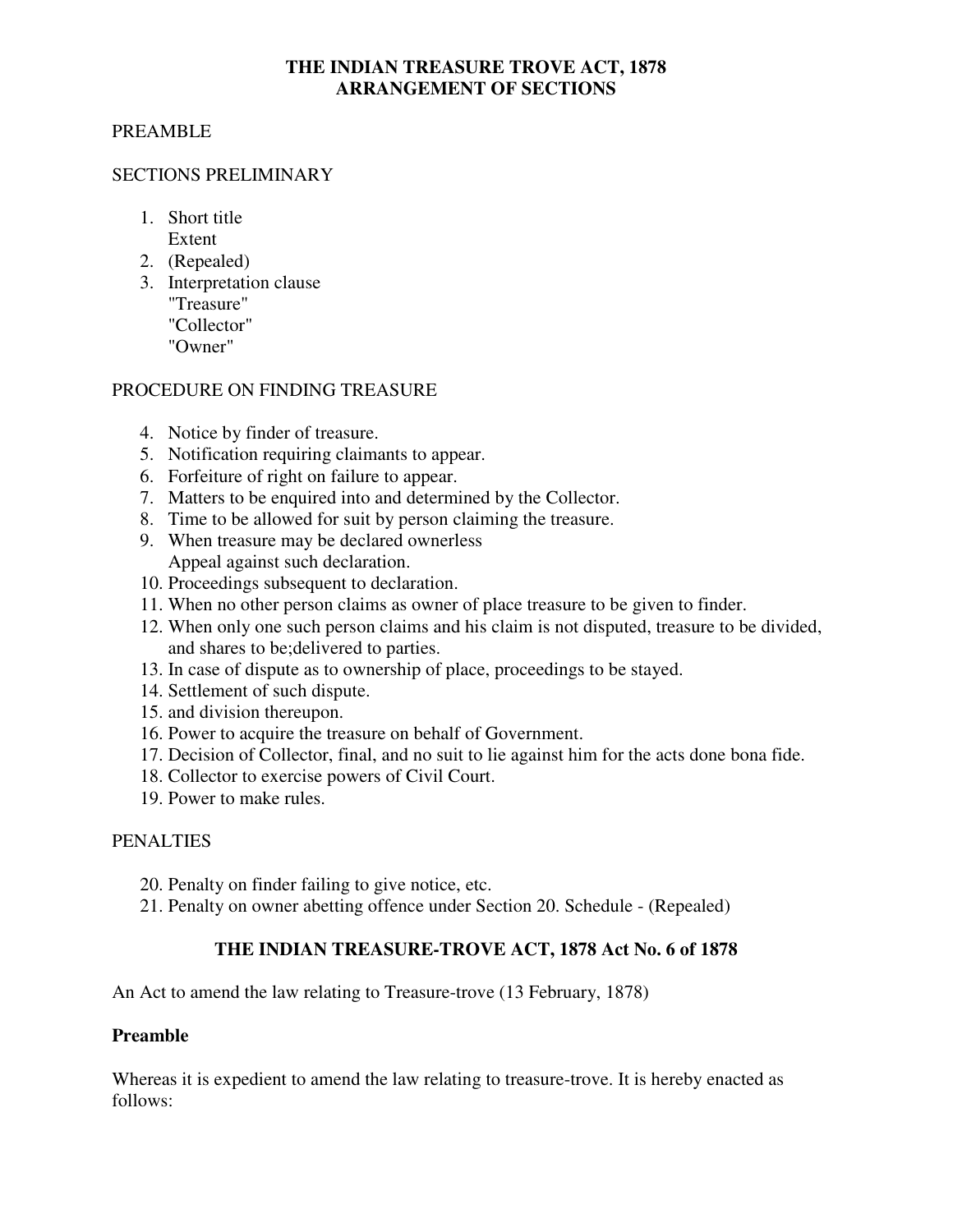# **PRELIMINARY**

- 1. Short title This Act may be called the Indian Treasure-trove Act' 1878. Extent- It extends to the whole of India except- (the territories which, immediately before the 1st November 1956, were comprised in Part B-States)
- 2. Repeal of enactments Rep, by the Repealing and Amending Act, 1891 (12 of 1891), S. 2 and Sch. I.
- 3. Interpretation Clause In this act-

"treasure" means anything- of any value hidden in the soil, or in anything affixed thereto: Collector

"Collector" means

(1) any Revenue Officer in independent charge of a district, and

(2) any officer appointed by the State Government to perform the functions of a Collector under this Act

**Owner** 

When any person is entitled, under any reservation in an instrument of transfer of any land or thing affixed thereto, to treasure in such land or thing, he shall, for the purpose of this Act, be deemed to be the owner of such land or thing.

# **PROCEDURE ON FINDING TREASURE**

4. Notice by finder of treasure

Whenever any treasure exceeding in amount or value ten rupees is found, the finder shall as soon as practicable, give to the Collector notice in writing -

- a. of the nature and amount or approximate value of such treasure;
- b. of such the place in which it was found;
- c. of the date of the finding;
	- 1. This act has been declared to be in force in-Sonthal Parganas by the Sonthal Parganas settlement Regulation {Reg. 3 of 1872), S3: Khondmals District by the Khondmals Laws Regulation. 1936 (Reg. 4 of 1936) s. 3 and ;Sch. and Angul District by the Angul Laws Regulation, 1936 (Reg-5 of 1936), s. 3 and Sch. It has also been declared, by notification under s. 3 (a) of the Scheduled Districts Act. 1874 (14 of 1874), to be in force in the Scheduled Districts of Hazaribagh, Lohardaga and Pargana Dhalbhum and the Kolhan in the District of Singhbhum -see Gazette of India, 1881, Pi. I. p. 594 (The District of Lohardaga included at that time the present District of Palamau, which was separated in 1894, Lohardaga is now called the Rancbi District; see Calcutta Gazette. 1899, Pt, I .p. 44) Amended in -

Bihar by Bihar Act 22 of 1947

Madras, by Madras Act 36 of 1949

- 2. Subs by the Adaptation of Laws (No. 2) Order, 1950, for "Part B States"
- 3. The words "And it shall come into force at once", rep. by Act 10 of 1914, s. 3 and Sch. II

and either deposit the treasure in the nearest Government treasury, or give the Collector such security as the Collector thinks fit, to produce the treasureat such time and place as he may from time to time require.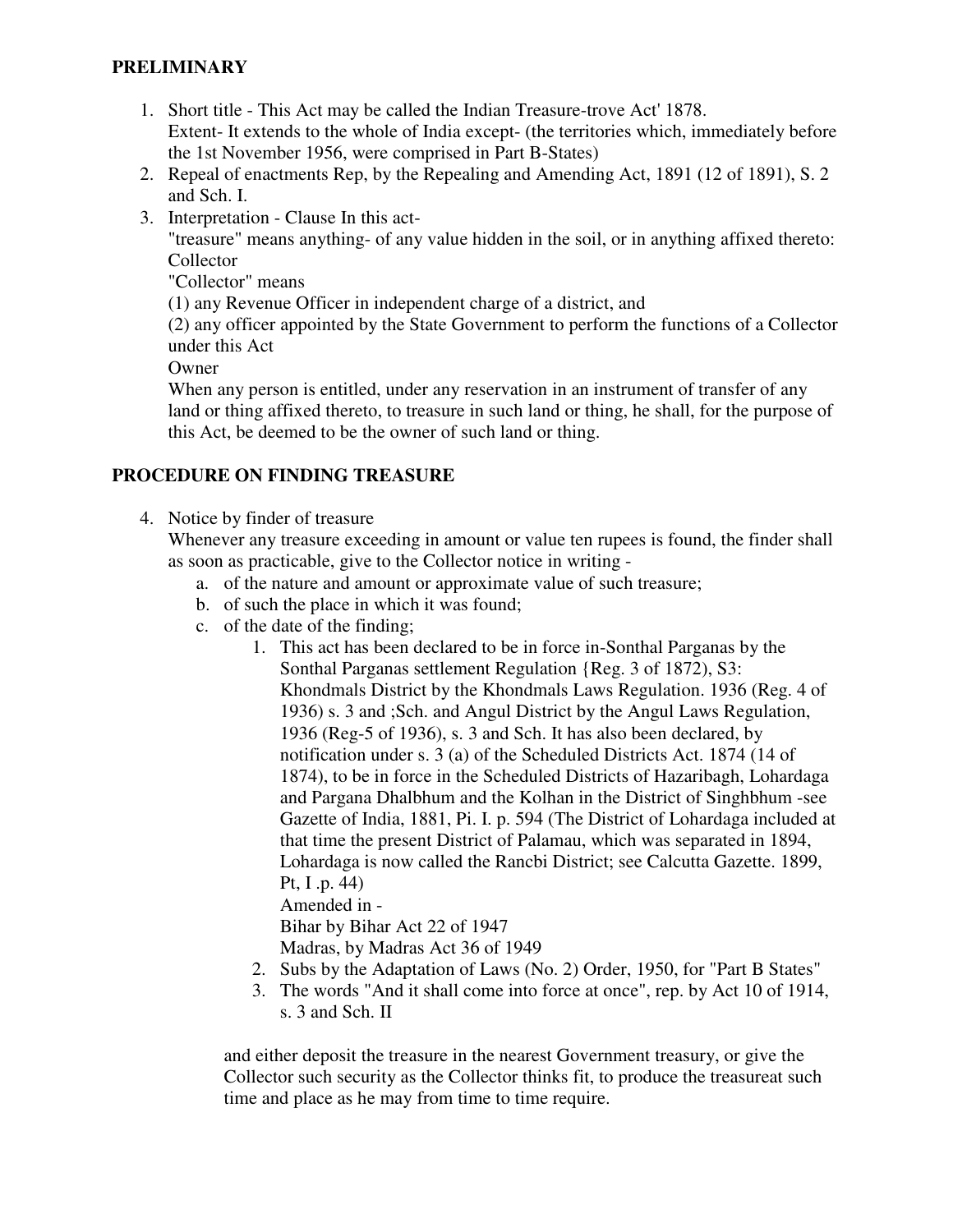5. and either deposit the treasure in the nearest Government treasury, or give the Collector such security as the Collector thinks fit, to produce the treasureat such time and place as he may from time to time require.

5.Notification requiring claimants to appear

On receiving a notice under section 4, the Collector shall, after making such enquiry (if any) as he thinks fit, take the following steps (namely) :-

(a) he shall publish a notification in such manner as the Provincial Government1 from time to time prescribes in this behalf, to the effect that, on a certain date (mentioning it) certain treasure (mentioning its nature, amount and approximate value) was found in a certain place (mentioning it) and requiring all persons claiming the treasure, or any part thereof, to appearpersonally or by agent before the Collector on a day and at a place therein mentioned such day not being earlier than four months, or later than .six months, after the date of the publication of such notification;

(b) When the place in which the treasure appeares to the Collector to have been found was at the date of the finding in the possession some person other than the finder, the Collector shall also serve on such person a special notice in writing to the same effect.

- 6. Forfeiture of right on failure to appear Any person having any right to such treasure or any part thereof, as owner of the place in which it was found or otherwise, and not appearing as required by the notification issued under section 5, shall forfeit such right.
- 7. Matters to be required into and determined by the Collector On the day notified under section 5, the Collector shall cause the treasure to be produced before him and shall enquire as to and determine :

(a) the person by whom, the place in which, and the circumstances under which, such treasure was found, and

(b) as far as is possible, the person by whom, and the circumstances under which, such treasure was hidden.

8. Time to be allowed for suit by person clearing of treasure

If, upon an enquiry made under section 7, the Collector sees reason to believe that the treasure was hidden within one hundred years before die dale ul'ihc finding, by a person appearing as required by ihc said notification and claiming such treasure or by some oilier person under whom such person claims ihe Collector shall make an order adjourning the hearing of the case for such period as he deems sufficient, to allow of a suil being instituted in the Civil Court by the claimant to establish his right.

9. When treasure to be declared ownerless

If upon such enquiry the Collector sees no reason to believe that the treasure was so hidden,or

if, where a period is fixed under section 8, no suit is instituted as aforesaid within such period to the knowledge of the Collector; or

if such suit is instituted within such period and the plaintiffs claim is finally rejected; The Collector may declare the treasure to be ownerless;

Appeal against such declaration

Any person aggrieved by a declaration made under this section may appeal against the same within two months from the date thereof to the Chief Controlling Revenue authority1

Subject to such appear, every such declaration shall be final and conclusive.

10. Proceedings subsequent to declaration

When adeclaration has been made in respect of any treasure under section 9, such treasure shall, in accordance with the provisions hereinafter contained either be delivered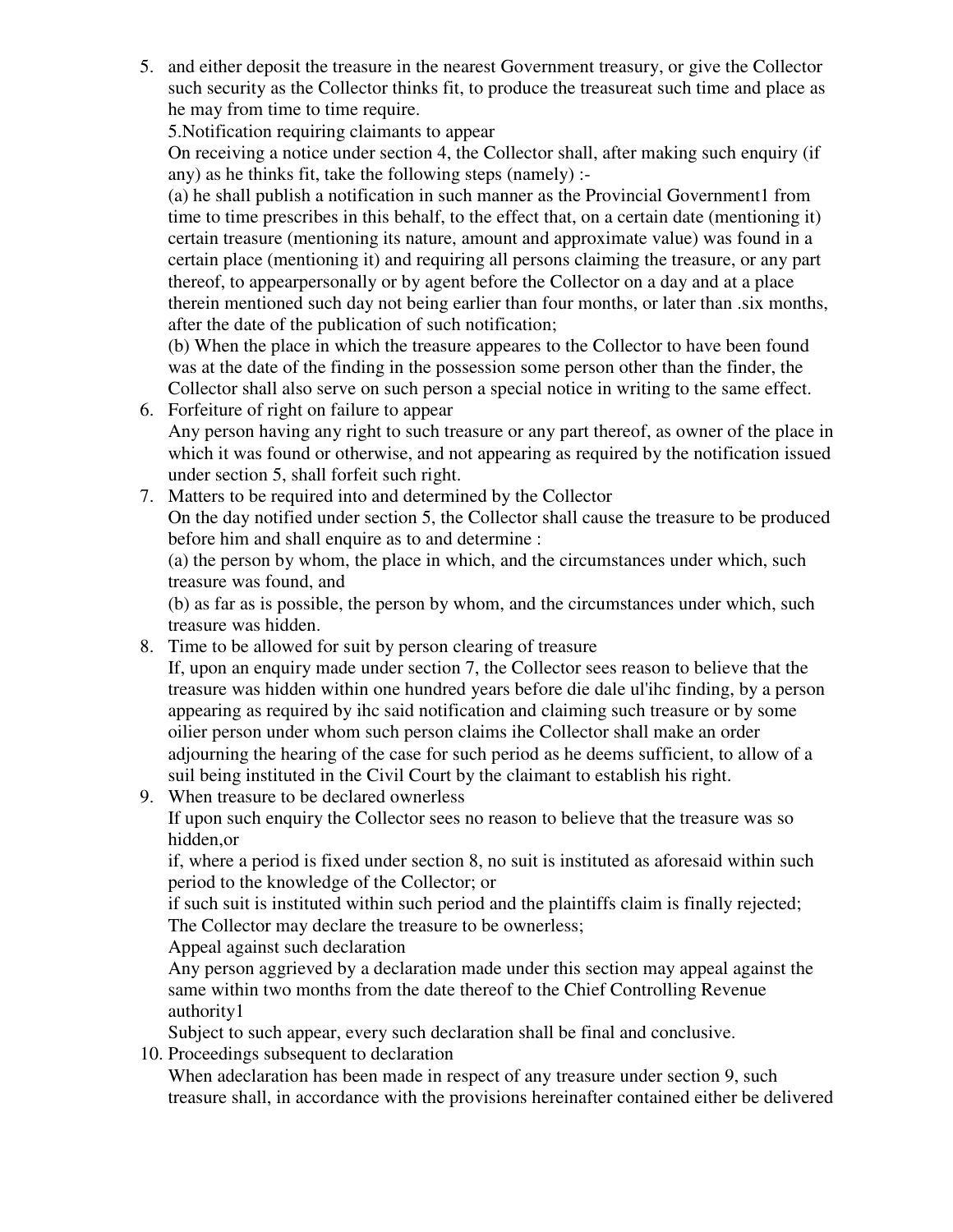to finder thereof, or be divided between him and the owner of the place in which it has been found in manner hereinafter provided.

- 11. When no other person claims owner of place treasure to be given to finder. When declaration has been made in respect of any treasure as aforesaid, and no person other than the finder1. These words were substituted for the words "Local Government" by the Government of India (Adaption of Indian Laws) Order, 1937. of such treasure has appeared as required by the notification published under section 5 and claimed a share of the treasure as owner of the place in which it has been found, the Collector shall deliver such treasure to the finder thereof.
- 12. When only one such person claims and his claim is not disputed, treasure to he divided When a declaration has been made as aforesaid in respect, of any treasure, and only one person other than the finder of such treasure has so appeared and claimed, and the claim of such person is not disputed by the finder, the Collector shall proceed to divide the treasure between the finder and the person so claiming according to the following rule (namely):

If the finder and the person so claiming have not entered into any agreement then in forces as to the disposal of the treasure, three fouths of the treasure shall be alloted to such finder and the residue to such person. If such finder and such person have entered into any such agreement, the treasure shall be disposed of in accordance therewith. Provided that the Collector may in any case, if he thinks fit, instead of dividing any treasure as directed by this section-

(a)allot to either party the whole or more than his share of such treasure, on such party paying to the Collector for the other party such sum of money as the Collector may fix as the equivalent of the share of such other party, or of the excess so alloted, as the case may be; or

(b)sell such treasure or any portion thereof by public auction and divide the sales proceeds between the parties according to the rule herein before prescribed. Provided that also, that when the Collector has by his declaration under section 9 rejected any claim made or under this Act, by any person other than the said finder or person claiming as owner of the place in which the treasure was found, such division shall not be made until after the expiration of two months without an appeal having been presented under section 9 be the person whose claim has been so rejected, or when an appeal has been so presented, after such appeal has been dismissed. and shares to he delivered to parties

When the Collector has made a division under this section, he shall deliver to the parties the portion of such treasure, or the money in lieu thereof, to which they are respectively entitled under such division.

13. In case of dispute as to ownership of place, proceedings to he stayed

When a declaration has been made as aforesaid in respect of any treasure, and two or marc persons have appeared as aforesaid and each of them claimed as owner of the place where such treasure was found, or the right of any person who has so appeared and claimed is disputed retain such treasure and shall make an order staying his proceedings with a view to the matter being enquired into and determined by a Civil Court.

14. Settlement of such dispute

Any person who has so appeared and claimed any, within one month from the date of such order, institute a suit in the Civil Court to obtain decree declaring his right, and in every such suit the finder of the treasure and all persons in disputing such claim before the Collector shall be made defendants.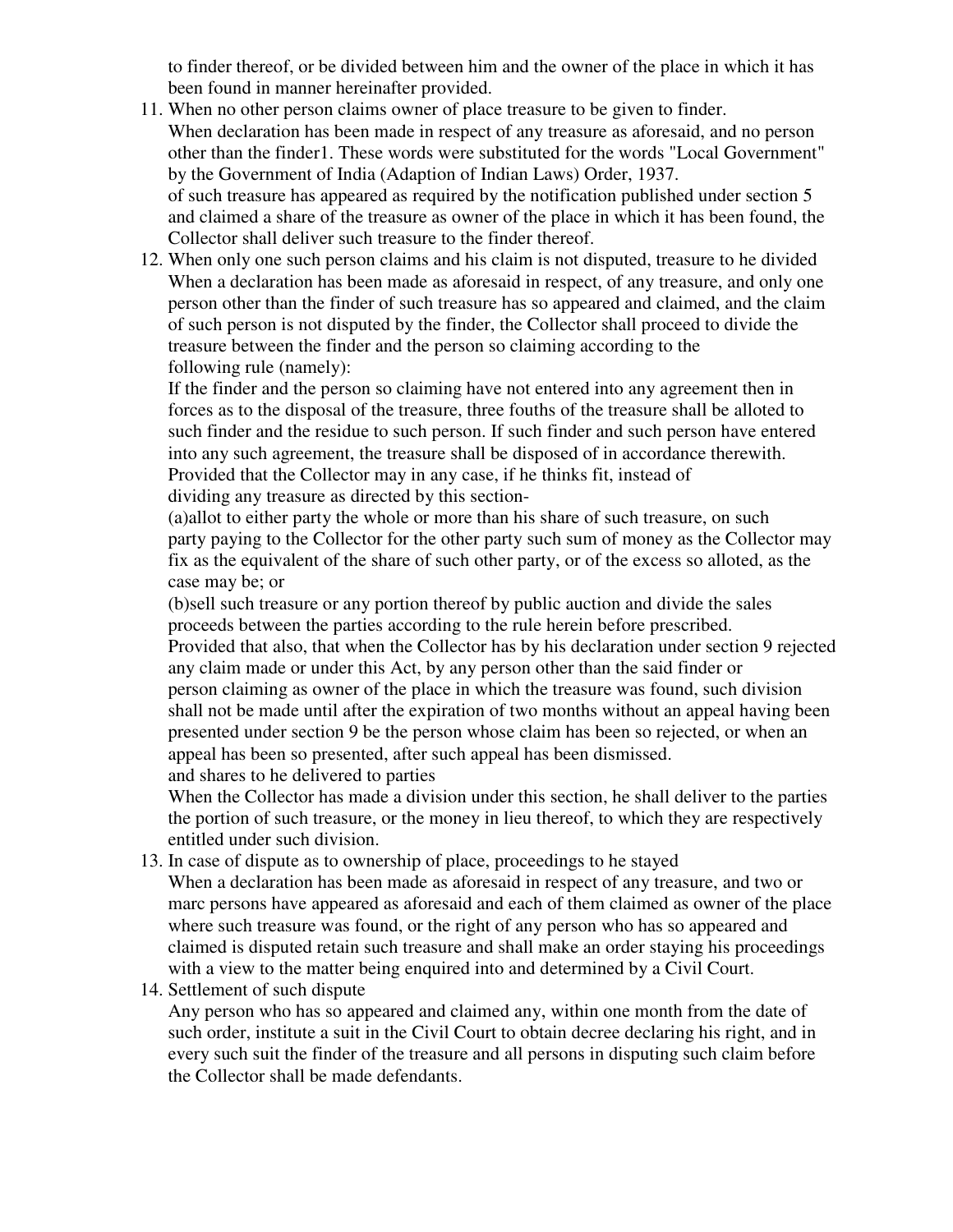15. and division thereupon

if any such suit is instituted and plaintiffs claim is finally established therein, the Collector shall, subject to the provisions of section 12, divide the treasure between him and the finder.

If nonsuch suit is instituted as aforesaid, or if the claims of the plaintiffs in all such suits are finally rejected, the Collector shall deliver the treasure to the finder.

16. Power to acquire the treasure on behalf of Government

The Collector may, at any time after making a declaration under suction 9, and before delivering or dividing the treasure as herein before provided, declare by writing under his hand his intention to acquire on behalf of the

1. For definition of Chief Controlling Revenue authority see the General Clause Act 1897 {10 of 1897), s.3. (10).

Government the treasure, or any specified portion thereof, by payment to the persons entitled thereto of a sum equal to the value of the materials of such treasure or portion, together with one-fifth of such value, and may place such sum in deposit in his treasury to the credit of such persons, and thereupon such treasure or portion shall be deemed to be the property of Government, and the money so deposited shall be dealt with, as far as may be, as if it were such treasure or portion.

- 17. Decision of Collector final and no suit to He against him for acts done bonafide. No decision passed or act done by the Collector under this Act shall be called in question by any Civil Court, and no suit or other proceedings shall lie against him for anything done in goodfaith in exercise of the powers hereby conferred.
- 18. Collector to exercise powers of Civil Court A Collector making any enquiry under this Act may exercise any power conferred by the Code of Civil Procedure1 on a Civil Court for the trial of suits 14 of 1882.
- 19. Power to make rules

The Provincial Government2 may, from time to time, make rules consistent with this Act, to regulate proceedings hereunder.

Such rules shall, on being published in the Official Gazette3, have the force of law.

PENALTIES

20. Penalty on finder failing to give notice etc.

If the finder of any treasure fails to give the notice, or does not either make the deposit or give the security, required by section 4, or alters or attempts to alter such treasure so as to conceal its identity, the share of such treasure, or the money in lieu thereof to which he would otherwise be entitled, shall vest in Her Majesty.

And he shall, on conviction be lore ;i Magistrate, be punished with imprisonment fur a lerm which may extend to one year, or with fine, or with both.

21. Penalty on owner abetting offence under section 20

If the owner of the place in which any treasure is found abets, within the meaning of the Indian Penal Code, any offence under section 20, the share of such treasure, or the money in lieu thereof to which he would otherwise be entitled shall vest in Government, 45 of 1810.

and he shall, on conviction before a Magistrate, be punished with imprisonment, which may extend to six months or with fine, or with both.

SCHEDULE - Rep. by the Repealing and Amending Act, 1891 (12 of 1891), S.2 and Sen. I.